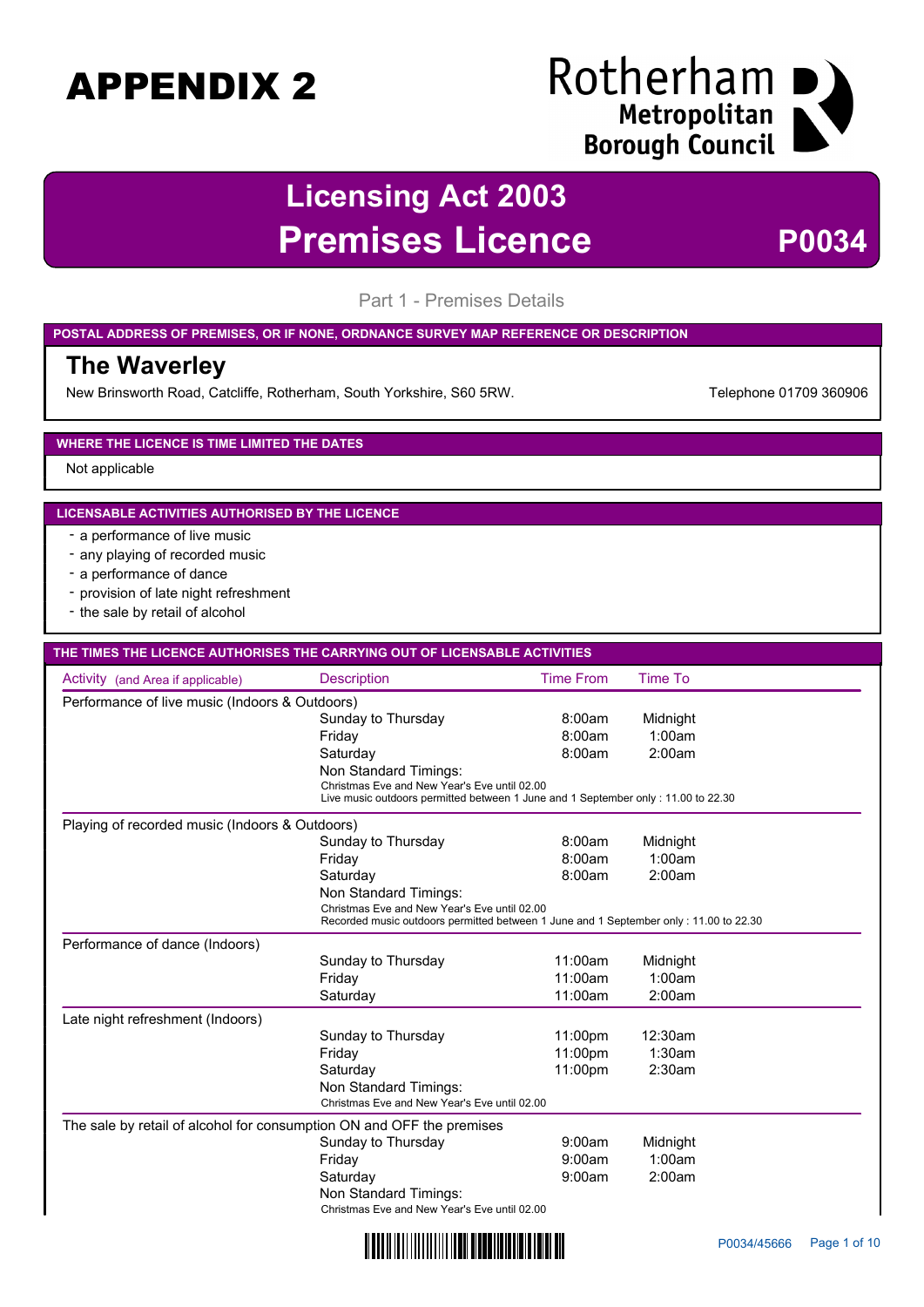# Rotherham D

# **Licensing Act 2003 Premises Licence** P0034

| . THE TIMES THE LICENCE AUTHORISES THE CARRYING OUT OF LICENSABLE ACTIVITIES  continued  ' |             |           |         |  |
|--------------------------------------------------------------------------------------------|-------------|-----------|---------|--|
| Activity (and Area if applicable)                                                          | Description | Time From | Time To |  |
| The sale by retail of alcohol for consumption ON and OFF the premises continued            |             |           |         |  |
|                                                                                            |             |           |         |  |

#### **THE OPENING HOURS OF THE PREMISES**

| <b>Description</b>                                                                                         | <b>Time From</b> | Time To |
|------------------------------------------------------------------------------------------------------------|------------------|---------|
| Sunday to Thursday<br>the following morning                                                                | 8:00am           | 12:30am |
| Friday<br>the following morning                                                                            | 8:00am           | 1:30am  |
| Saturday<br>the following morning<br>Non Standard Timings:<br>Christmas Eve and New Year's Eve until 02.30 | 8:00am           | 2:30am  |

**WHERE THE LICENCE AUTHORISES SUPPLIES OF ALCOHOL WHETHER THESE ARE ON AND / OR OFF SUPPLIES**

- The sale by retail of alcohol for consumption ON and OFF the premises

Part 2

|                                                                 | NAME, (REGISTERED) ADDRESS, TELEPHONE NUMBER AND EMAIL (WHERE RELEVANT) OF HOLDER OF PREMISES LICENCE        |
|-----------------------------------------------------------------|--------------------------------------------------------------------------------------------------------------|
| Ronald Woodthorpe<br>lorrainewoodthorpe@yahoo.co.uk             | The Heights, Upper Whiston Lane, Upper Whiston, Rotherham, S60 4NF.<br>Telephone 07864944880                 |
|                                                                 | REGISTERED NUMBER OF HOLDER, FOR EXAMPLE COMPANY NUMBER, CHARITY NUMBER (WHERE APPLICABLE)                   |
|                                                                 |                                                                                                              |
|                                                                 |                                                                                                              |
| <b>AUTHORISES THE SUPPLY OF ALCOHOL</b>                         | NAME, ADDRESS AND TELEPHONE NUMBER OF DESIGNATED PREMISES SUPERVISOR WHERE THE PREMISES LICENCE              |
| Alexander Nigel NOCTON                                          | The Waverley, New Brinsworth Road, Catcliffe, Rotherham, South Yorkshire, S60 5RW.<br>Telephone 01709 377271 |
|                                                                 |                                                                                                              |
| WHERE THE PREMISES LICENCE AUTHORISES FOR THE SUPPLY OF ALCOHOL | PERSONAL LICENCE NUMBER AND ISSUING AUTHORITY OF PERSONAL LICENCE HELD BY DESIGNATED PREMISES SUPERVISOR     |
|                                                                 |                                                                                                              |

Licence No. WD/LN/000003695 Server States and States and Muslim Muslim Muslim Muslim Muslim Muslim Muslim Musl

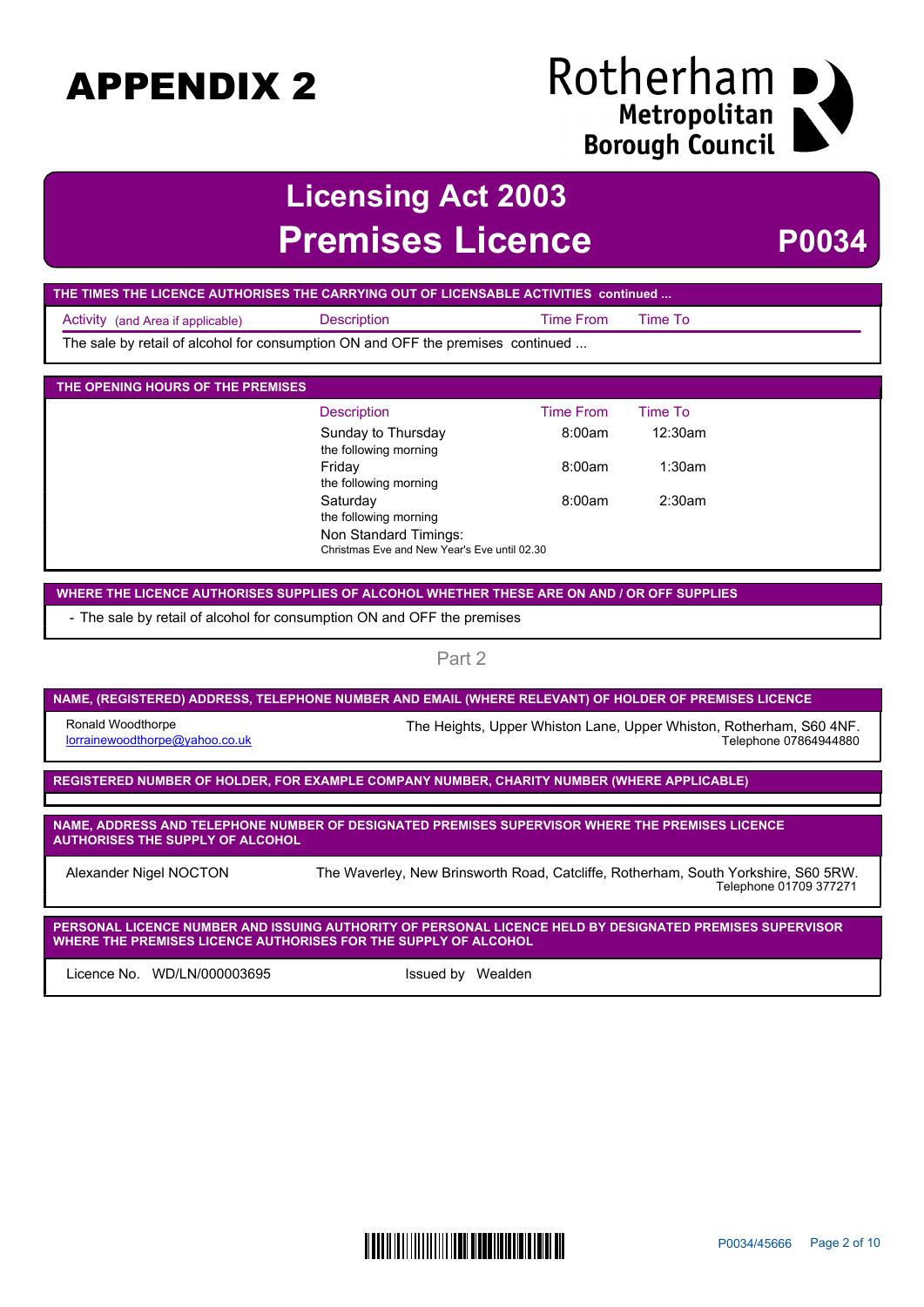## Rotherham Metropolitan **Borough Council**

# **Licensing Act 2003** Premises Licence P0034

#### **ANNEXES**

#### **Mandatory Conditions**

#### **All Premises Licence authorising supply of alcohol**

The licence is granted subject to the Mandatory conditions for sale of alcohol as set out in the Licensing Act 2003 as amended by the Licensing Act 2003 (Mandatory Licensing Conditions) Order 2010 and Order 2014.

- 1. No supply of alcohol may be made under the Premises Licence
	- (a) At a time when there is no Designated Premises Supervisor in respect of the Premises Licence; or
	- (b) At a time when the Designated Premises Supervisor does not hold a Personal Licence or his Personal Licence is suspended.
- 2. Every supply of alcohol under the Premises Licence must be made, or authorised by a person who holds a Personal Licence.
- 3. (1) The responsible person must ensure that staff on relevant premises do not carry out, arrange or participate in any irresponsible promotions in relation to the premises.
	- (2) In this paragraph, an irresponsible promotion means any one or more of the following activities, or substantially similar activities, carried on for the purpose of encouraging the sale or supply of alcohol for consumption on the premises.
		- a) games or other activities which require or encourage, or are designed to require or encourage, individuals to -
			- (i) drink a quantity of alcohol within a time limit (other than to drink alcohol sold or supplied on the premises before the cessation of the period in which the responsible person is authorised to sell or supply alcohol), or
			- (ii) drink as much alcohol as possible (whether within a time limit or otherwise);
		- b) provision of unlimited or unspecified quantities of alcohol free or for a fixed or discounted fee to the public or to a group defined by a particular characteristic in a manner which carries a significant risk of undermining a licensing objective;
		- c) provision of free or discounted alcohol or any other thing as a prize to encourage or reward the purchase and consumption of alcohol over a period of 24 hours or less in a manner which carries a significant risk of undermining a licensing objective;
		- d) selling or supplying alcohol in association with promotional posters or flyers on, or in the vicinity of, the premises which can reasonably be considered to condone, encourage or

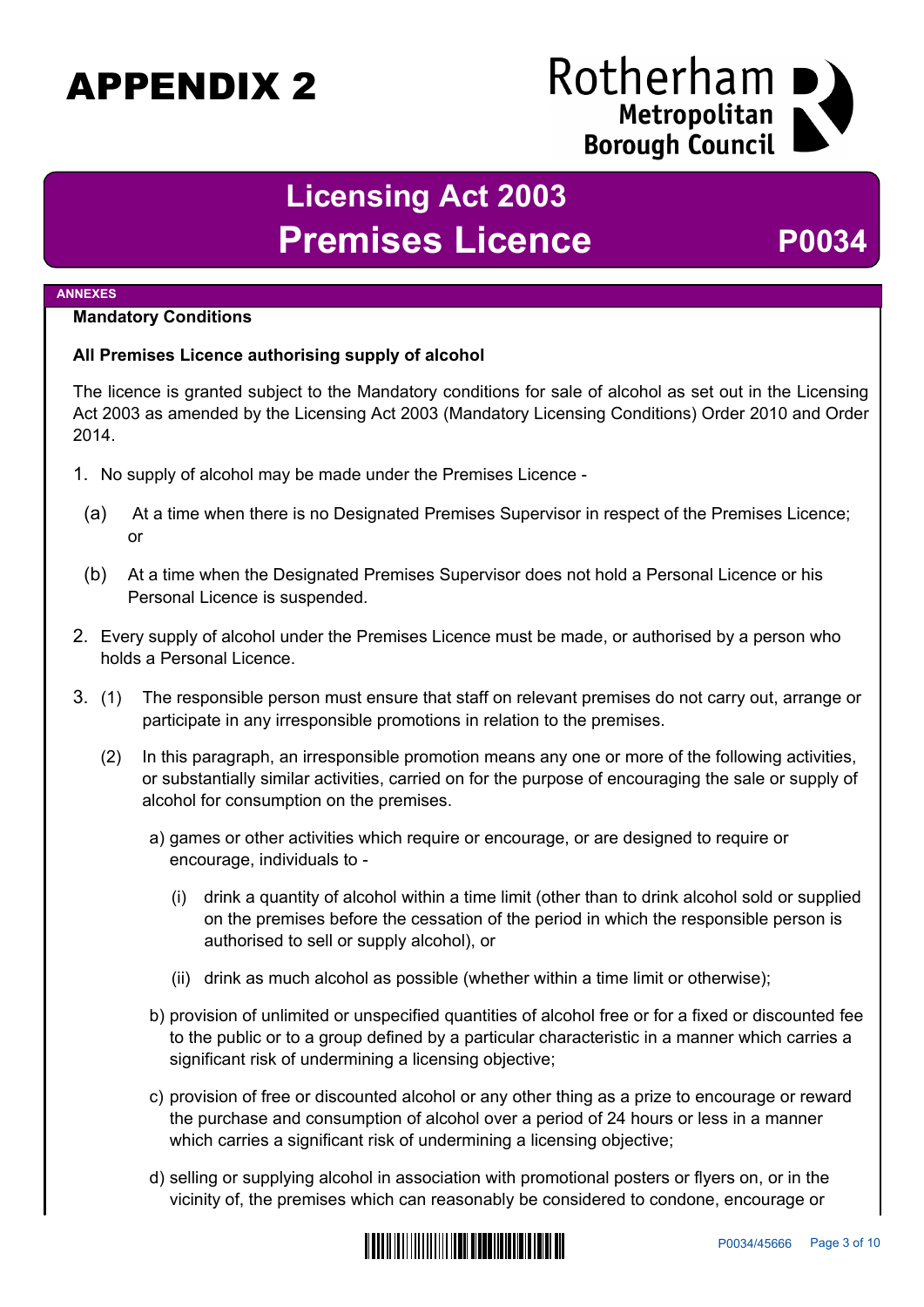# Rotherham I Metropolitan<br>| Metropolitan<br>| Borough Council

# **Licensing Act 2003 Premises Licence P0034**

|    |     | <b>ANNEXES</b> continued                                                                                                                                                                                                                                                                             |
|----|-----|------------------------------------------------------------------------------------------------------------------------------------------------------------------------------------------------------------------------------------------------------------------------------------------------------|
|    |     | glamorise anti-social behaviour or to refer to the effects of drunkenness in any favourable<br>manner.                                                                                                                                                                                               |
|    |     | e) dispensing alcohol directly by one person into the mouth of another (other than where that<br>other person is unable to drink without assistance by reason of disability).                                                                                                                        |
| 4. |     | The responsible person must ensure that free potable water is provided on request to customers<br>where it is reasonably available.                                                                                                                                                                  |
| 5. |     | (1)<br>The premises licence holder or club premises certificate holder must ensure that an age<br>verification policy is adopted in respect of the premises in relation to the sale or supply of alcohol.                                                                                            |
|    |     | (2)<br>The designated premises supervisor in relation to the premises licences must ensure that<br>the supply of alcohol at the premises is carried on in accordance with the age verification policy.                                                                                               |
|    |     | (3)<br>The policy must require individuals who appear to the responsible person to be under 18<br>years of age (or such older age as may be specified in the policy) to produce on request, before<br>being served alcohol, identification bearing their photograph, date of birth and either:-      |
|    |     | (a) a holographic mark or                                                                                                                                                                                                                                                                            |
|    |     | (b) an ultraviolet feature.                                                                                                                                                                                                                                                                          |
| 6. |     | The responsible person shall ensure that -                                                                                                                                                                                                                                                           |
|    | (a) | where any of the following alcoholic drinks is sold or supplied for consumption on the premises<br>(other than alcoholic drinks sold or supplied having been made up in advance ready for sale or<br>supply in a securely closed container) it is available to customers in the following measures - |
|    |     | (i) beer or cider: $\frac{1}{2}$ pint;                                                                                                                                                                                                                                                               |
|    |     | (ii) gin, rum, vodka or whisky: 25 ml or 35 ml; and                                                                                                                                                                                                                                                  |
|    |     | (iii) still wine in a glass: 125 ml; and                                                                                                                                                                                                                                                             |
|    | (b) | these measures are displayed in a menu, price list or other printed material which is available to<br>customers on the premises; and                                                                                                                                                                 |
|    | (c) | where a customer does not in relation to a sale of alcohol specify the quantity of alcohol to be<br>sold, the customer is made aware that these measures are available.                                                                                                                              |
|    |     | <b>Minimum Drinks Pricing</b>                                                                                                                                                                                                                                                                        |

1. A relevant person shall ensure that no alcohol is sold or supplied for consumption on or off the

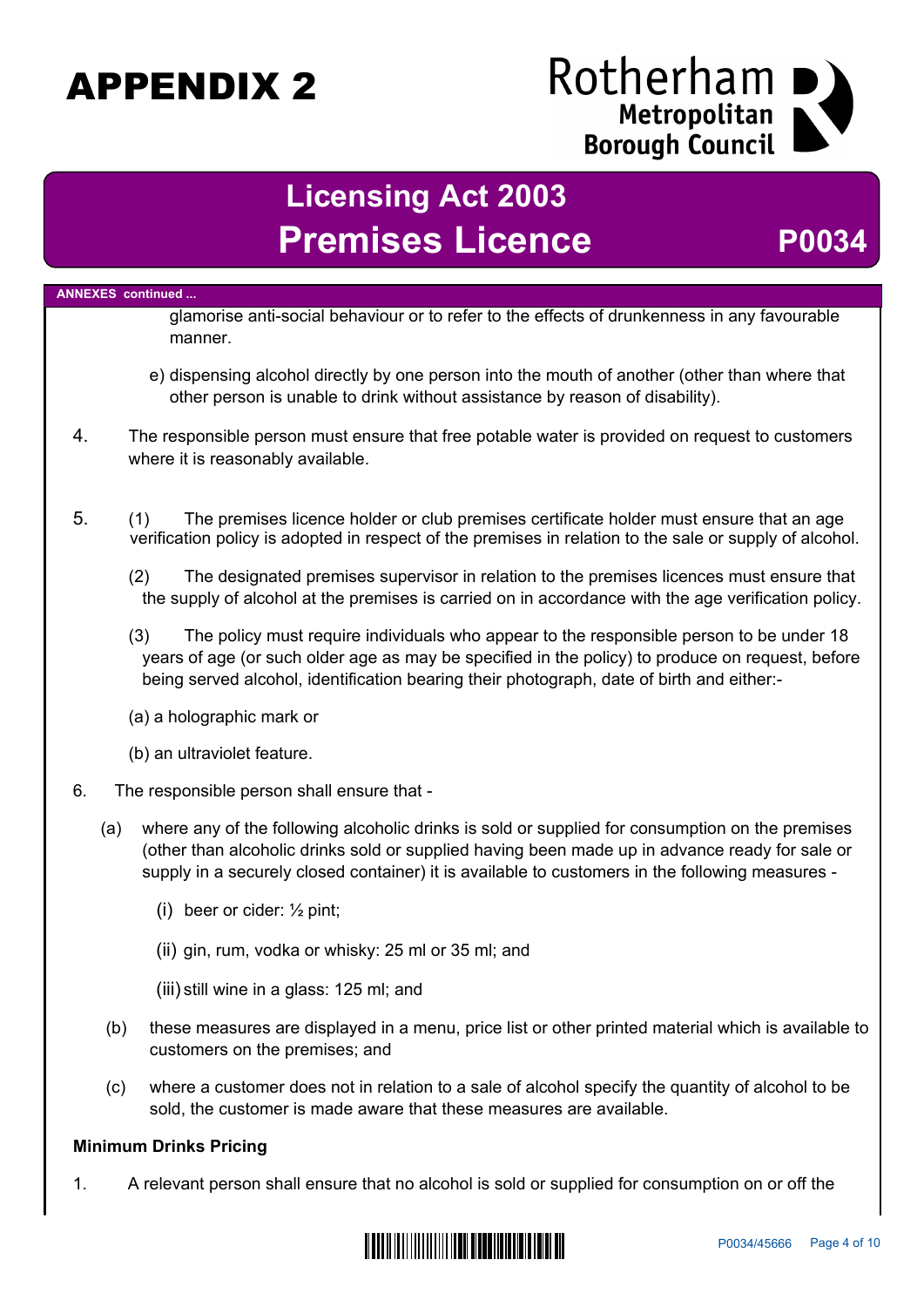## Rotherham Metropolitan **Borough Council**

# **Licensing Act 2003** Premises Licence P0034

#### **ANNEXES continued ...**

premises for a price which is less than the permitted price.

- 2. For the purposes of the condition set out in paragraph 1
	- (a) "duty" is to be construed in accordance with the Alcoholic Liquor Duties Act 1979
	- (b) "permitted price" is the price found by applying the formula -

 $P = D + (DxV)$ 

#### Where -

(i) P is the permitted price

(ii) D is the amount of duty chargeable in relation to the alcohol as if the duty were charged on the date of the sale or supply of the alcohol, and

(iii) V is the rate of value added tax chargeable in relation to the alcohol as if the value added tax were charged on the date of the sale or supply of the alcohol;

- (c) "relevant person" means, in relation to premises in respect of which there is in force a premises licence -
	- (i) The holder of the premises licence
	- (ii) The designated premises supervisor (if any) in respect of such a licence, or
	- (iii) The personal licence holder who makes or authorises a supply of alcohol under such a licence;
- (d) "relevant person" means, in relation to premises in respect of which there is in force a club premises certificate, any member or officer of the club present on the premises in a capacity which enables the member or officer to prevent the supply in question; and
- (e) "value added tax" means value added tax charged in accordance with the Value Added Tax Act 1994.
- 3. Where the permitted price given by Paragraph (b) of paragraph 2 would (apart from the paragraph) not be a whole number of pennies, the price given by that sub-paragraph shall be taken to be the price actually given by that sub-paragraph rounded up to the nearest penny.
- 4. (1) Sub-paragraph (2) applies where the permitted price given by Paragraph (b) of paragraph 2 on a day ("the first day") would be different from the permitted price on the next day ("the second day") as a result of a change to the rate of duty or value added tax.

(2) The permitted price which would apply on the first day applies to sales or supplies of

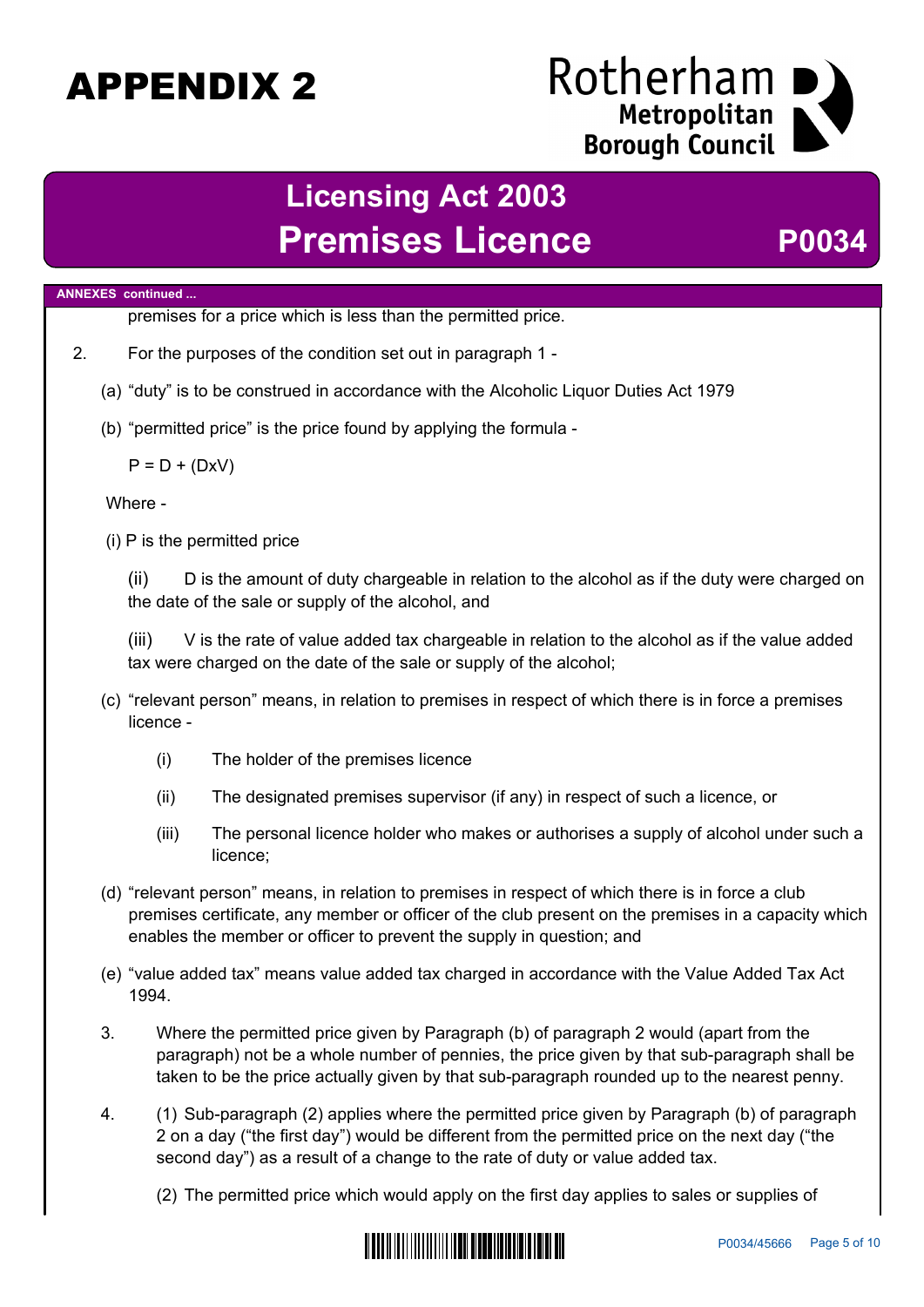### Rotherham Metropolitan **Borough Council**

# **Licensing Act 2003 Premises Licence 70034**

#### **ANNEXES continued ...**

alcohol which take place before the expiry of the period of 14 days beginning on the second day.

#### **Showing of films**

Immediately before each exhibition at the premises of a film passed by the British Board of Film Classification there shall be exhibited on screen for at least five seconds in such a manner as to be easily read by all persons in the auditorium a reproduction of the certificate of the Board or, as regards a trailer advertising a film, of the statement approved by the Board indicating the classification of the film.

Where a programme includes a film recommended by the licensing authority as falling into the 12A, 15 or 18 category no person appearing to be under the age of 12 and unaccompanied, or under 15 or 18 as appropriate, shall be admitted to any part of the programme; and the licence holder shall display in a conspicuous position a notice in the following terms:

#### **PERSONS UNDER THE AGE OF [INSERT APPROPRIATE AGE] CANNOT BE ADMITTED TO ANY PART OF THE PROGRAMME.**

Where films of different categories form part of the same programme, the notice shall refer to the oldest age restriction. This condition does not apply to members of staff under the relevant age while on-duty provided that the prior written consent of the person's parent or legal guardian has first been obtained.

The admission of children to an exhibition of a film where the film classification body or this Council has determined the classification must be restricted in accordance with that classification. The film classification body is the British Board of Film Classification. In this condition children means persons under 18 years of age.

Films must be classified in the following way:

**U** - Universal. Suitable for audiences aged four years and over.

**PG** - Parental Guidance. Some scenes may be unsuitable for young children.

**12A** - Passed only for viewing by persons aged 12 years or older or persons younger than 12 when accompanied by an adult.

- **15** Passed only for viewing by persons aged 15 years and over.
- **18** Passed only for viewing by persons aged 18 years and over.

**If the Premises Licence has conditions in respect of Door Supervision [except theatres, cinemas, bingo halls and casinos]**

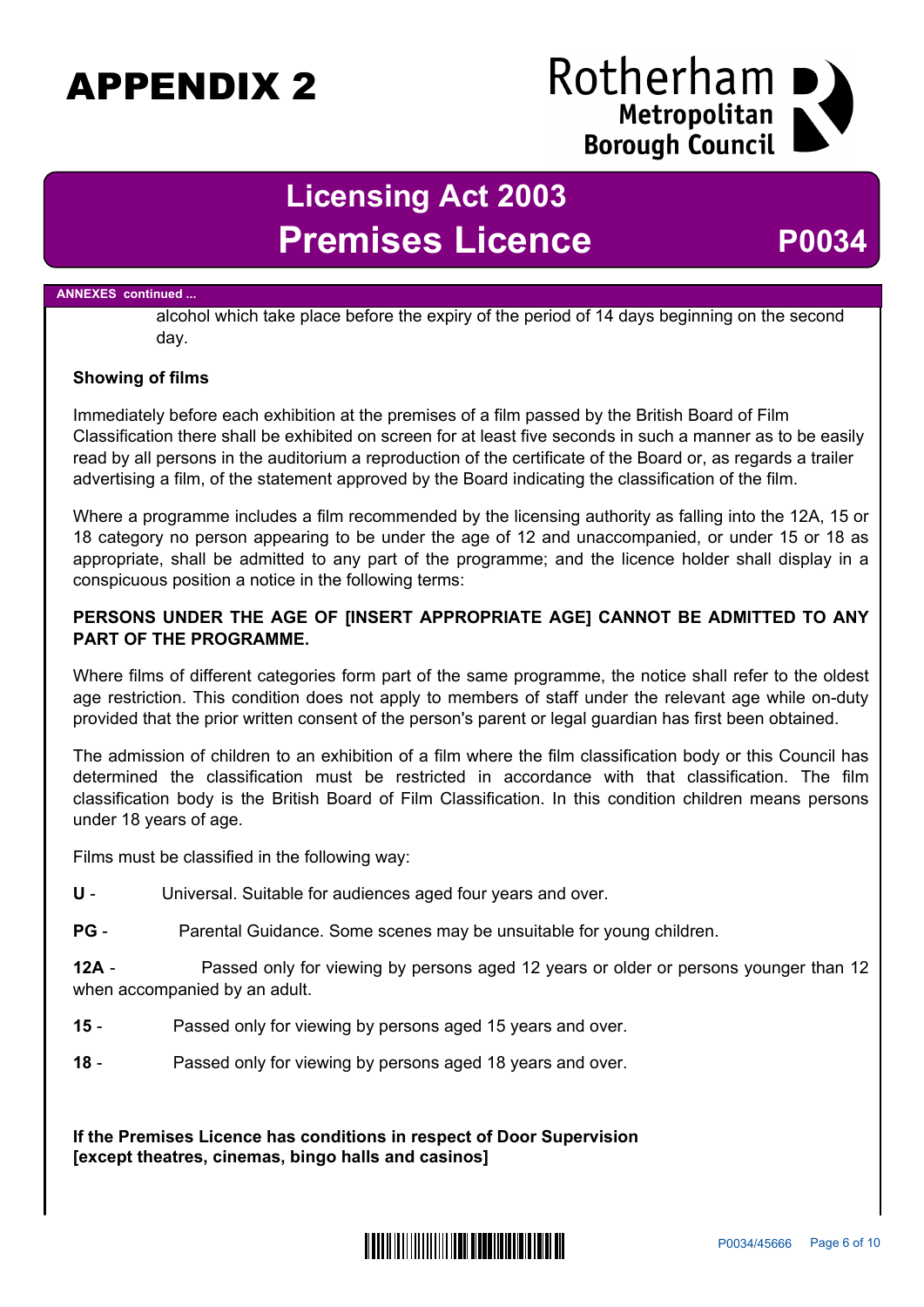## Rotherham Metropolitan **Borough Council**

# **Licensing Act 2003 Premises Licence 70034**

#### **ANNEXES continued ...** 1. Where a premises licence includes a condition that at specified times one or more individuals must be at the premises to carry out a security activity, each such individual must: (a) be authorised to carry out that activity by a licence granted under the Private Security Industry Act 2001; or

- $(b)$  be entitled to carry out that activity by virtue of section 4 of the Act.
- 2. But nothing in subsection (1) requires such a condition to be imposed:
- (a) in respect of premises within paragraph 8(3)(a) of Schedule 2 to the Private Security Industry Act 2001 (c12) (premises with premises licences authorising plays or films); or
- (b) in respect of premises in relation to:
	- (i) any occasion mentioned in paragraph 8(3)(b) or (c) of that Schedule (premises being used exclusively by club with club premises certificate, under a temporary event notice authorising plays or films or under a gaming licence), or
	- (ii) any occasion within paragraph 8(3)(d) of that Schedule (occasions prescribed by regulations under that Act.
- 3. For the purposes of this section:
- (a) "security activity" means an activity to which paragraph 2(1)(a) of that Schedule applies, and, which is licensable conduct for the purposes of that Act, (see Section 3(2) of that Act) and

(b) paragraph 8(5) of that Schedule (interpretation of references to an occasion) applies as it applies in relation to paragraph 8 of that Schedule.

#### **Annex 2 Conditions consistent with Operating Schedule**

#### **Prevention of Crime and Disorder**

- 1. The licence holder shall ensure that a CCTV system is installed at the premises including 16HD cameras located inside and outside the premises. This shall be able to be monitored inside and off the premises.
- 2. The licence holder shall ensure that all staff are trained to handle difficult or awkward customers and to try and resolve any situation as peacefully as possible.
- 3. The licence holder shall ensure that all staff are informed and trained in who is bale to be sold alcohol to and to who they need to refuse service to.

#### **Public Safety**

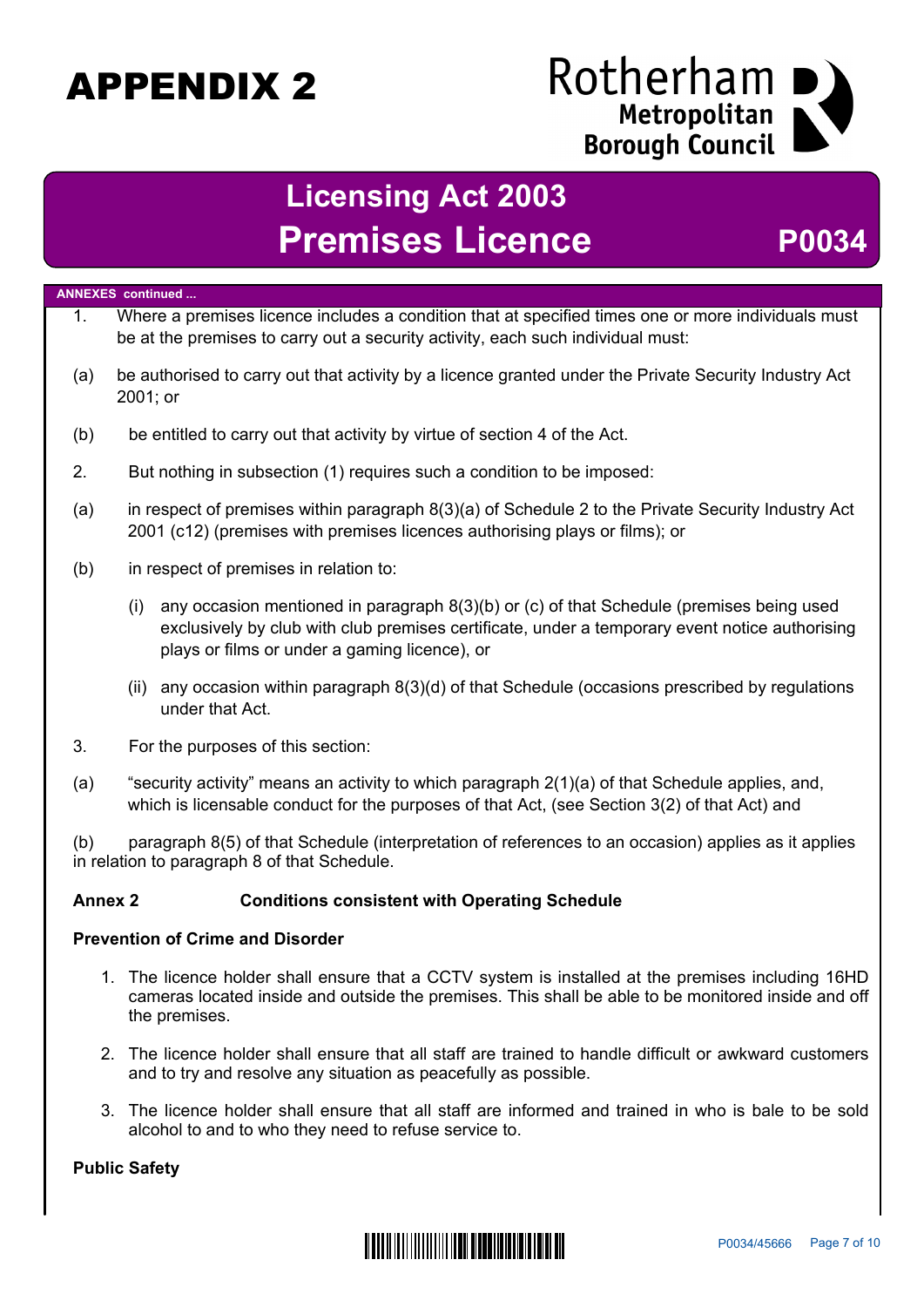### Rotherham Metropolitan **Borough Council**

# **Licensing Act 2003** Premises Licence P0034

#### **ANNEXES continued ...**

4. The licence holder shall ensure that the premises are a member of the local pub watch and adhere to the regulations of such a scheme.

#### **Prevention of Public Nuisance**

- 5. The licence holder shall ensure that all persons are requested to respect the needs of the residents and to the leave the location as peacefully as possible.
- 6. The licence holder shall ensure that any disorder found to be taking place is dealt with in a firm but fair manner.

#### **Protection of Children from Harm**

7. The licence holder shall ensure that children and adults with children are monitored by staff and cameras at all times to ensure their safety and steps taken if necessary.

#### **Annex 3 Conditions attached after a Hearing of Licensing Authority**

- 8. The licence holder shall ensure that late night refreshment shall only be prepared and served inside the premises.
- 9. The licence holder shall ensure that the consumption of alcohol shall be restricted to the inside of the premises only between the hours of 09.00 and 11.00 a.m.

#### **Annex 4 Plans**

See attached.



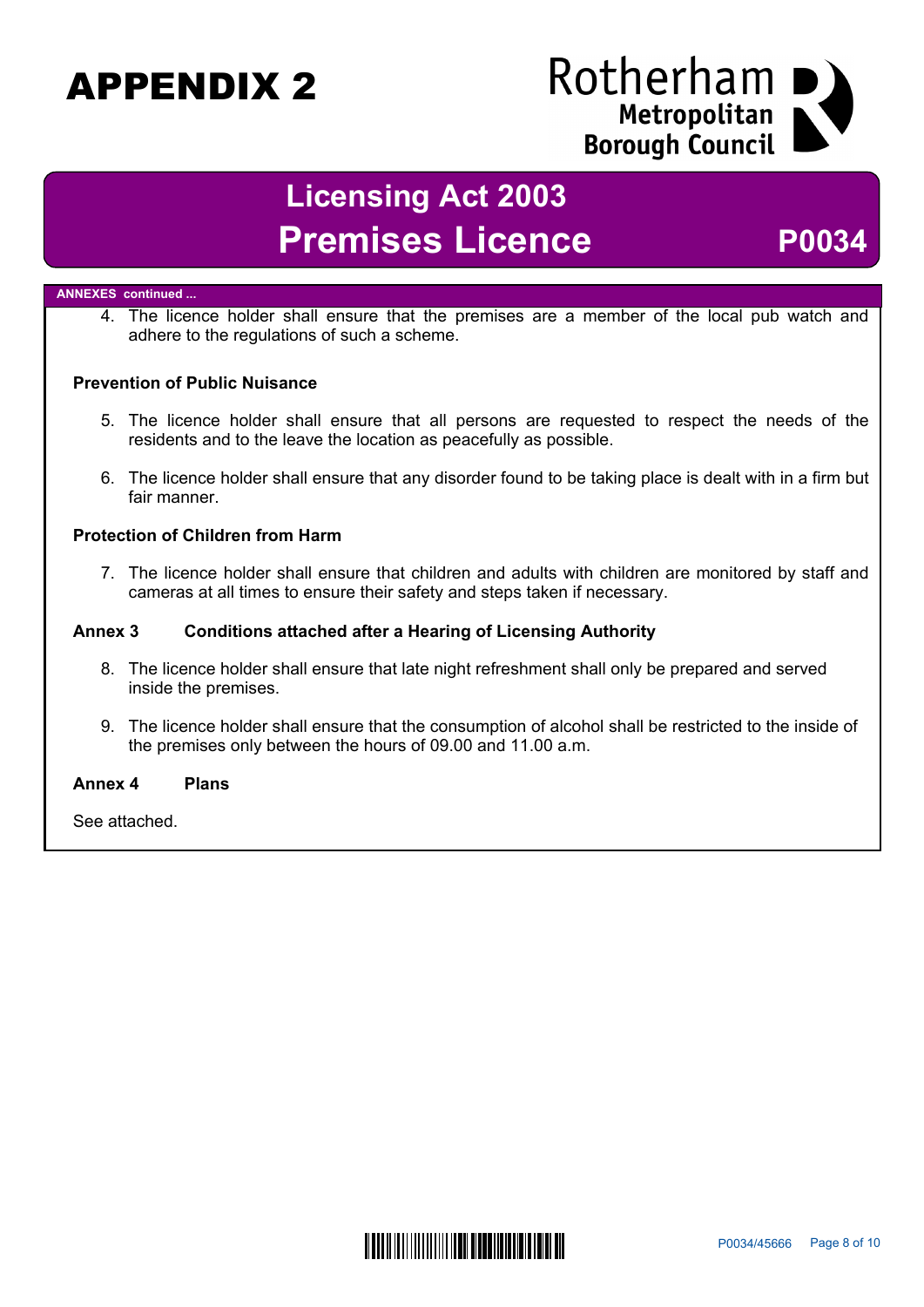# Rotherham D

# **Licensing Act 2003 Premises Licence Summary P0034**

Premises Details

#### **POSTAL ADDRESS OF PREMISES, OR IF NONE, ORDNANCE SURVEY MAP REFERENCE OR DESCRIPTION**

#### **The Waverley**

New Brinsworth Road, Catcliffe, Rotherham, South Yorkshire, S60 5RW. The Manuscriptum of the US\$0906

#### **WHERE THE LICENCE IS TIME LIMITED THE DATES**

Not applicable

#### **LICENSABLE ACTIVITIES AUTHORISED BY THE LICENCE**

- a performance of live music
- any playing of recorded music
- a performance of dance
- provision of late night refreshment
- the sale by retail of alcohol

|                                                | THE TIMES THE LICENCE AUTHORISES THE CARRYING OUT OF LICENSABLE ACTIVITIES                                                            |                  |                |
|------------------------------------------------|---------------------------------------------------------------------------------------------------------------------------------------|------------------|----------------|
| Activity (and Area if applicable)              | <b>Description</b>                                                                                                                    | <b>Time From</b> | <b>Time To</b> |
| Performance of live music (Indoors & Outdoors) |                                                                                                                                       |                  |                |
|                                                | Sunday to Thursday                                                                                                                    | 8:00am           | Midnight       |
|                                                | Friday                                                                                                                                | 8:00am           | 1:00am         |
|                                                | Saturday                                                                                                                              | 8:00am           | 2:00am         |
|                                                | Non Standard Timings:                                                                                                                 |                  |                |
|                                                | Christmas Eve and New Year's Eve until 02.00<br>Live music outdoors permitted between 1 June and 1 September only : 11.00 to 22.30    |                  |                |
| Playing of recorded music (Indoors & Outdoors) |                                                                                                                                       |                  |                |
|                                                | Sunday to Thursday                                                                                                                    | 8:00am           | Midnight       |
|                                                | Friday                                                                                                                                | 8:00am           | 1:00am         |
|                                                | Saturday                                                                                                                              | 8:00am           | 2:00am         |
|                                                | Non Standard Timings:                                                                                                                 |                  |                |
|                                                | Christmas Eve and New Year's Eve until 02.00<br>Recorded music outdoors permitted between 1 June and 1 September only: 11.00 to 22.30 |                  |                |
| Performance of dance (Indoors)                 |                                                                                                                                       |                  |                |
|                                                | Sunday to Thursday                                                                                                                    | 11:00am          | Midnight       |
|                                                | Friday                                                                                                                                | 11:00am          | 1:00am         |
|                                                | Saturday                                                                                                                              | 11:00am          | 2:00am         |
| Late night refreshment (Indoors)               |                                                                                                                                       |                  |                |
|                                                | Sunday to Thursday                                                                                                                    | 11:00pm          | 12:30am        |
|                                                | Friday                                                                                                                                | 11:00pm          | 1:30am         |
|                                                | Saturday                                                                                                                              | 11:00pm          | 2:30am         |
|                                                | Non Standard Timings:                                                                                                                 |                  |                |
|                                                | Christmas Eve and New Year's Eve until 02.00                                                                                          |                  |                |
|                                                | The sale by retail of alcohol for consumption ON and OFF the premises                                                                 |                  |                |
|                                                | Sunday to Thursday                                                                                                                    | 9:00am           | Midnight       |
|                                                | Friday                                                                                                                                | 9:00am           | 1:00am         |
|                                                | Saturday                                                                                                                              | 9:00am           | 2:00am         |
|                                                | Non Standard Timings:                                                                                                                 |                  |                |
|                                                |                                                                                                                                       |                  |                |